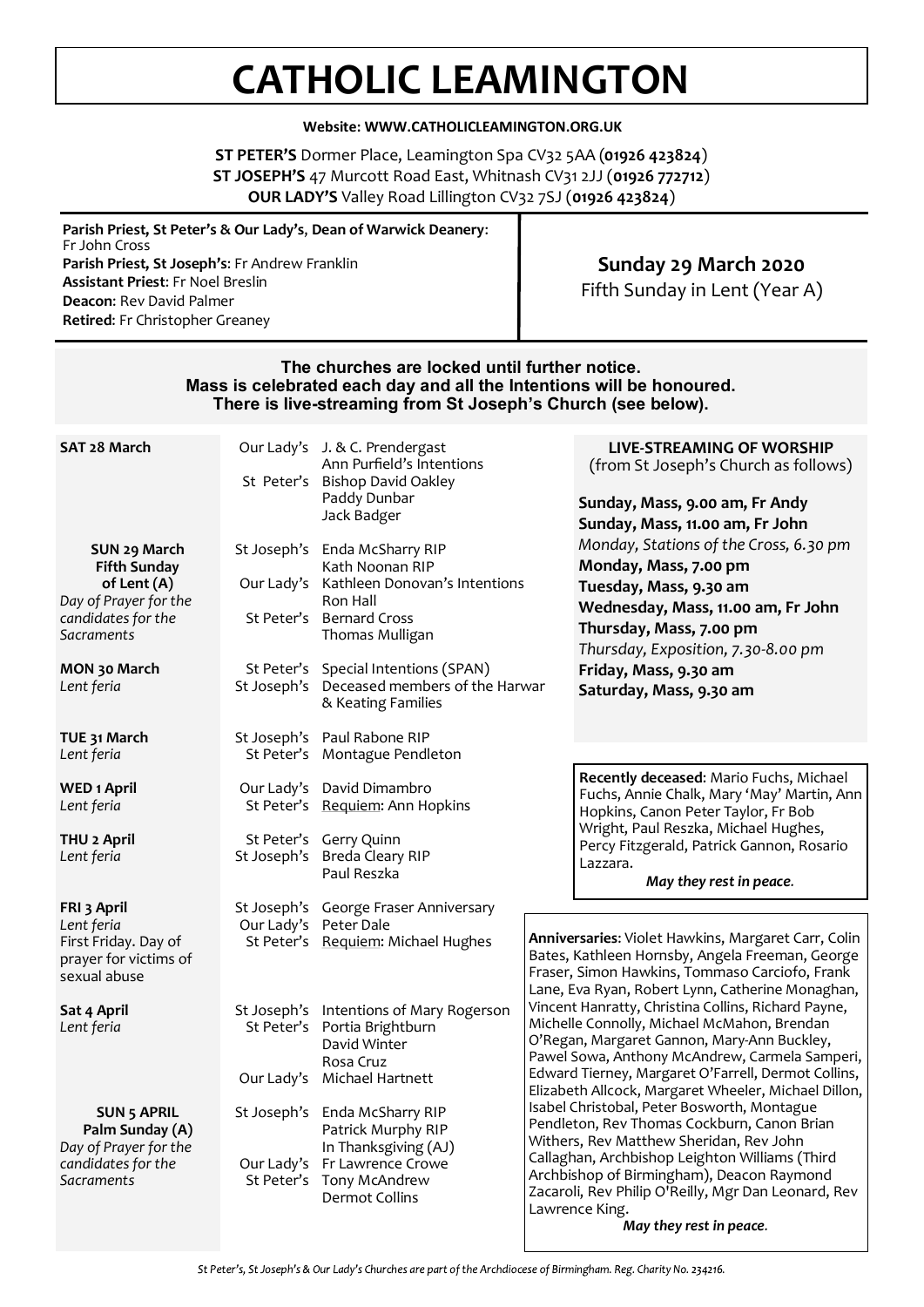This week I had an answerphone message from one of the Bishops: "*I expect you are* 

*feeling a bit bored*!" he said. Had I been able to reply that wasn't the word I was thinking of to describe my week. "*Very busy*" would be a better description. The clergy are on their own because the parish staff are at home, but the work of the church continues. Fr Noel and I are saying Mass in private behind closed doors. We are dealing with various queries as they come to us by email or by telephone. **Dear Parishioners**

I have been in contact with our schools – all are open to look after the children of parents in essential work. I am concerned about some families who might be struggling to make ends meet. A number of people in the parish have been made redundant and are owed money. I have been in contact with St Peter's Aid to the Needy and they have offered support and are working with the headteachers. I wonder how many parishioners are finding it difficult because they have been told to self-isolate, and those who are sick for reasons other than coronavirus. If there is such a parishioner near you, would you be able to print off a newsletter and post it through their letterbox (perhaps with your own telephone number, or that of the parish, saying please call if you need any help). You might also call the SVP (details further in the newsletter).

All of us are facing many difficulties of one sort or another but these pale into insignificance when we think of the people on the front line who are caring for the sick. The Coronavirus seems to target the weakest and most vulnerable members of our society. It requires all of us to be strong but careful. Keep safe by following instructions.

From my own point of view, I really miss seeing people. It saddens me not to be able to see my parishioners but you can see me and we can pray for each other. I am very grateful to Fr Andy for providing a Live Web Stream. Many people say they have felt supported by it. *Web Streaming allows you to tune in to Walsingham for a very special streamed service today for the Rededication of England as Mary's Dowry*.

I have spoken to Archbishop Bernard who sends his warmest greetings to all parishioners and his prayers for us at this difficult time.

When we cannot receive Holy Communion we can make a spiritual communion which means being open to the special grace of God in our desire to receive Jesus in the Blessed Sacrament. Here are two prayers written by St Alphonsus Liguori which we can learn by heart so we can say them at any time or when we are in danger. We could say these prayers especially at those times when we would have been at Mass.

#### Prayer of Repentance

*I love You Jesus, my love above all things. I repent with my whole heart for having offended You. Never permit me to separate myself from You again. Grant that I may love You always and then do with me what You will.* 

#### Prayer for Spiritual Communion

*My Jesus, I believe You are present in the Most Holy Sacrament. I love You above all things and I desire to receive You into my soul. Since I cannot at this moment receive You in the Sacrament of Holy Communion come at least spiritually into my heart. I embrace You as if You were already there and unite myself wholly to You. Never permit me to be separated from You. Amen*.

Every blessing, Fr John.

### **A Reflection for 5th Sunday of Lent A**

#### *By Fr Noel*

It is little wonder, when we read today's Gospel, that it is one of the preferred reading at many funerals. It offers hope, reassurance, comfort and consolation at a time of peoples lives when they need it most.

When someone dies we become acutely aware of the absence they leave in our lives, their death can bring into very sharp focus the unique place they had in our life, and the special qualities they possessed that will be missed in the future. It is a time of regret and sorrow and occasionally a time of reproach. You will regularly hear the bereaved family say, "*If only I had, If only I was, If only I could have*," just like Martha, "*If only you were here*." Sorrow takes on a wishful form of aspirations which will seemingly now never be fulfilled. We can also close in on ourselves not allowing others any share in our grief, we can be like Mary sitting in the house, yet it was her tears which brought forth the tears of Jesus.

Although we can see how we identify in different degrees with the characters in today's Gospel. We believe that we will never imitate Lazarus in his resurrection, but his resurrection was unlike that of Jesus, because Lazarus's return wasn't permanent. He would die again, when he emerged from the tomb, he was still bound hands and feet and the cloth on his face, when Jesus rose, he left the clothes of the tomb behind him.

Yet we daily or at least regularly identify with Lazarus. We are called daily by God to die to sin, we have opportunities to raise ourselves from our problems, from selfish living, from addiction to pleasure or escapism. Some of the tombs we find ourselves in can be most comfortable, but irresponsible, they can be enjoyable but suffocating, they can lead to an adequate but rarely fulfilling life.

We can all retreat into our shells, which no one but ourselves can break, yet it can only lead to a life of regret we can console ourselves with the "*If only syndrome*."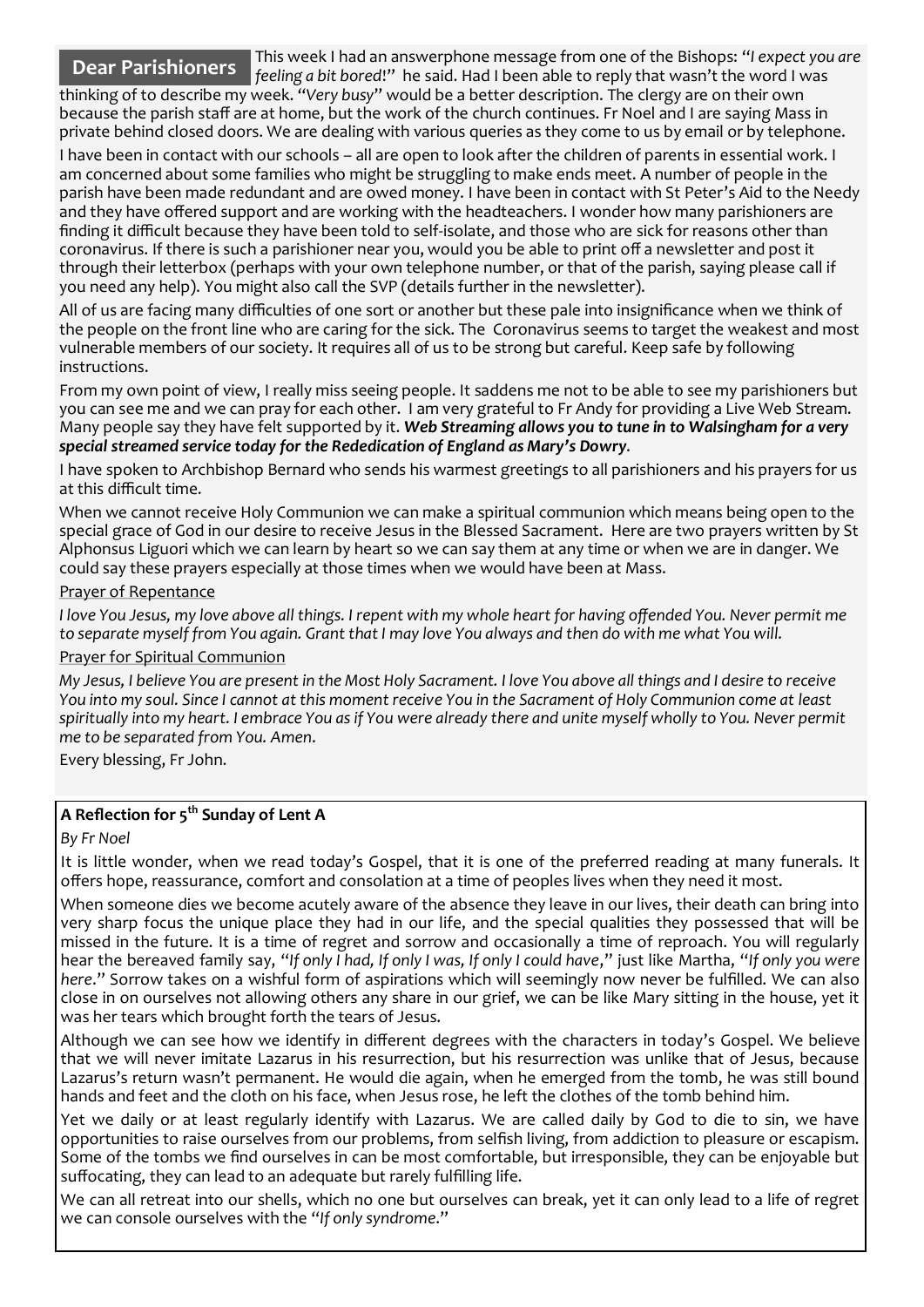If only I had a happier childhood, If only I had a better education, If only I had the money, If only I had better friends, If only I had better health, If only I had the time, If only the boss would take more notice of me, If only I had family connections. So, you see even if like Lazarus we break out of our tombs there are things binding our hands and feet, there are cloths over our eyes these are the very things that can keep us dead within.

Lent is a time for us to leave our tombs and like Jesus leave our ties and clothes neatly folded behind us. We must hear the voice of Christ calling us out of our exile, and when we leave our worries behind we will celebrate our new life in Christ by helping others to shake off the things that bind them: help them to recognise their own potential and give them the encouragement we ourselves needed to live a fuller, more meaningful, rewarding life. Physical death is a powerful reminder to us for the need of faith in the resurrection. But if we experience a resurrection or two from our own self-imposed graves during our lifetime, then the reality and impact of Christ's resurrection will be even more apparent in our conduct, our prayer and in our care and consideration towards others.

Lazarus means "God to the rescue." Bethany means "House of Affliction." May we all be rescued from our afflictions this Lent.

## **Our Lady**'**s & St Peter**'**s**

#### **A huge thank you to all our parishioners who have filled out new Standing Orders to help support the churches at this critical time**. **These have amounted to SP £1**,**022**.**50 per month**; **and OL £20**.**00 per month**.

#### **I am ever grateful to those who have supported their respective churches in this way for many years.**

Can you join them and make such a commitment for your offertory? This could be a weekly, fortnightly, monthly or annual amount. You remain in control for as long as you want. At this time though it makes a 'sink or drown' difference to your church.

Last week we received about a third of our usual weekly income (£20,000). Without that money coming in, we will hit the buffers in three months. The outgoings remain mostly the same. One example that springs to mind is insurance, £4,500 per year paid by monthly Standing Order = £375. Our staff are working from home if they can but can their salaries be sustained? This needs to be reviewed as per government and Archdiocesan advice. I have waived my Diocesan remittance to help in a small way. We continue to pay Council Tax; Water; Electricity; Gas. We don't need to heat and light the churches at present, but there are standing charges, and essential maintenance continues (see below).

We are all in uncharted territory, an uncertain future, but I urge you to think of your churches and help in any amount you can afford. Thank you.

**This week**, **among other things**, **was one of gutters and drainpipes**. At Our Lady's Church there was half a brick in one of the downpipes causing a serious blockage. The canopy over the front of Our Lady's church is supported by thin poles. Each of these is a drainpipe and all were blocked with moss and gunge. They need to be cleared regularly. At St Peter's a huge cherry picker lorry (driven from Southend and overseen by a builder) cleared all the gutters, gulleys and drainpipes. Many of the lower ones on the side of St Peter's Road were blocked with bottles. The combined cost runs into thousands.

**200 Club**: The March Draw winners are First Prize (£50.00) Lucy Potter; Second Prize (£25.00) Mrs Graham; and Third Prize (£10.00) Mary Cashman. Congratulations to the winners!

**Tales of the Unexpected**: I have some good news and some bad news. Bad news first. When the clocks go forward the boss will lose an hour of sleep. Good News: I will get my dinner an hour earlier than usual. Best woofs, Bertie. Xxx

This week Our Lady's Seven Day Candle burns for **Sally & Cyril Lamont**

**Thank you** to all who have followed the online streaming. Please do avail yourselves of the Mass and Devotions during this time of spiritual uncertainty.

**Offertory**. Any Offertory envelopes or contributions can be placed through the Presbytery letterbox. Hopefully neither Monty or Oak will eat them! Thank you for your continued generosity at this time. Offertory by Paypal is now available. Please follow the link on

[www.stjosephs47.org.uk.](http://www.stjosephs47org.uk/) Mass Intention requests or 200 Club subscriptions can also be put through the door.

**Gift Aid** Envelopes for year commencing Sunday 12<sup>th</sup> April (Easter Sunday) are available for collection in the

**St Joseph's** This week Our Lady's Seven Day Narthex, when the church is allowed to re-open. If you are a Tax Payer and would like to sign up for Gift Aid, so that the Parish can claim back the Tax you have paid on your offering then please contact Patrick Murphy, 07711 346405.

> **The Parish Office** is now closed until further notice. For anything Urgent please either leave a message on the answerphone 01926 772712 or email [st.josephs47@outlook.com](mailto:st.josephs47@outlook.com) for Fr Andy or [secretary.st.josephs@gmail.com](mailto:secretary.st.josephs@gmail.com) - For Hazel.

**E-news**: Please do sign up for the Catholic Leamington Newsletter via Mailchimp on Twitter, Facebook, the parish or deanery website [http://](https://eur01.safelinks.protection.outlook.com/?url=http%3A%2F%2Fwarwick-catholicdeanery.org.uk%2Fnewsletter-sign-up%2F&data=02%7C01%7C%7C721285f1bfe64a92393d08d7a351cd53%7C84df9e7fe9f640afb435aaaaaaaaaaaa%7C1%7C0%7C637157444038479073&sdata=wJyzCzyquvWm6KYBMn) warwick-[catholicdeanery.org.uk/newsletter](https://eur01.safelinks.protection.outlook.com/?url=http%3A%2F%2Fwarwick-catholicdeanery.org.uk%2Fnewsletter-sign-up%2F&data=02%7C01%7C%7C721285f1bfe64a92393d08d7a351cd53%7C84df9e7fe9f640afb435aaaaaaaaaaaa%7C1%7C0%7C637157444038479073&sdata=wJyzCzyquvWm6KYBMn)-sign[up/](https://eur01.safelinks.protection.outlook.com/?url=http%3A%2F%2Fwarwick-catholicdeanery.org.uk%2Fnewsletter-sign-up%2F&data=02%7C01%7C%7C721285f1bfe64a92393d08d7a351cd53%7C84df9e7fe9f640afb435aaaaaaaaaaaa%7C1%7C0%7C637157444038479073&sdata=wJyzCzyquvWm6KYBMn)

Offertories: £368.08. Money for CAFOD: £5.00.